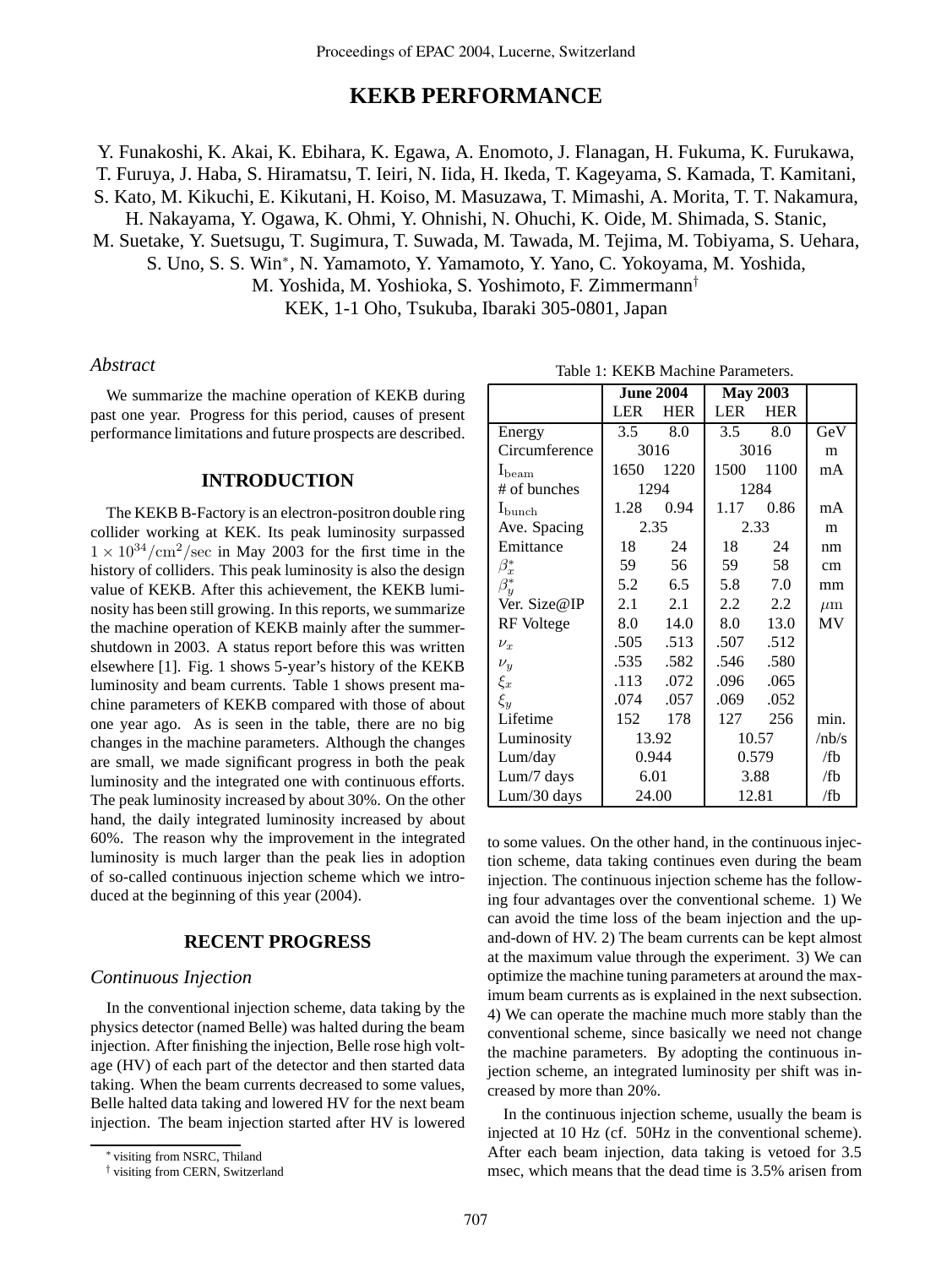

Figure 1: History of KEKB.

this veto. In the case of KEKB, the electron and positron beam can not be injected simultaneously. At present, the mode of the injector (electron or positron) is switched every 5 minutes. The continuous injection scheme was realized with preparations and trial-and-errors for more than one year. We had to rise above some serious problems such as malfunction of pre-amplifiers of the TOF detector and frequent DAQ (data acquisition) errors of Belle under a high beam background. To solve the problem with the pre-amplifiers, we adapted them so that they can accept a higher noise. The DAQ problems were overcome by upgrading the DAQ system during the summer shutdown in 2003. On the other hand, we also had to make efforts to decrease the detector beam background, which was done mainly by optimizing machine parameters.

## *Peak Luminosity*

The improvement in the peak luminosity shown in Table 1 has been brought by both improvement in the specific luminosity and the increase of the beam currents. Fig. 2 shows a comparison of the specific luminosity of the present KEKB with that in May 2003. Two fills are shown in the figure, which gave the best luminosity so far of 13.92 /nb/s (red plot) and the best luminosity before summer in 2003 of 10.57 /nb/s (green plot). The fill of the red plot was a relatively long fill for about 7 hours due to the continuous injection. On the other hand, the fill of the green line was that for about one hour. From these plots and Table 1, we can see three causes of improvement in the peak luminosity . 1) The beam currents in both rings increased by about 10 %. 2) The specific luminosity increased by about 10 or 20 %. 3) The luminosity gets a peak at the highest beam currents in the present operation.

To increase the beam currents, the following three works were done during the summer shutdown in 2003. 1) Two more ARES cavities were installed in HER. 2) The IR vacuum chambers were replaced with new ones which realize more cooling power against heating by SR from the IR quadrupole magnets. 3) Several vacuum components which had troubles or would possibly restrict the beam currents were replaced with new versions (or simply removed from the rings), which include HER movable masks, bellows near IP, vacuum chambers of septum magnets in both rings, an ante-chamber for beam test in LER, a vacuum chamber of the synchrotron radiation (beam size) monitor in HER, beam stoppers in both rings and ceramic chambers of kicker magnets in HER. Since the vacuum works above, the HER beam current has been limited mainly by the RF power. The two new ARES cavities brought a higher HER current in autumn 2003 as shown in Fig. 1. At the beginning of 2004, one of superconducting cavities (SCC) in HER was removed from the ring due to vacuum leak. Although we had to decreased the HER beam current after this, the HER current has been increasing by increasing RF power for each SCC. On the other hand, the LER beam current is not limited by the RF power but by the luminosity itself, which means that the luminosity does not increase with a higher LER beam current than some value. We have not yet fully understood the reason for this. We suspect